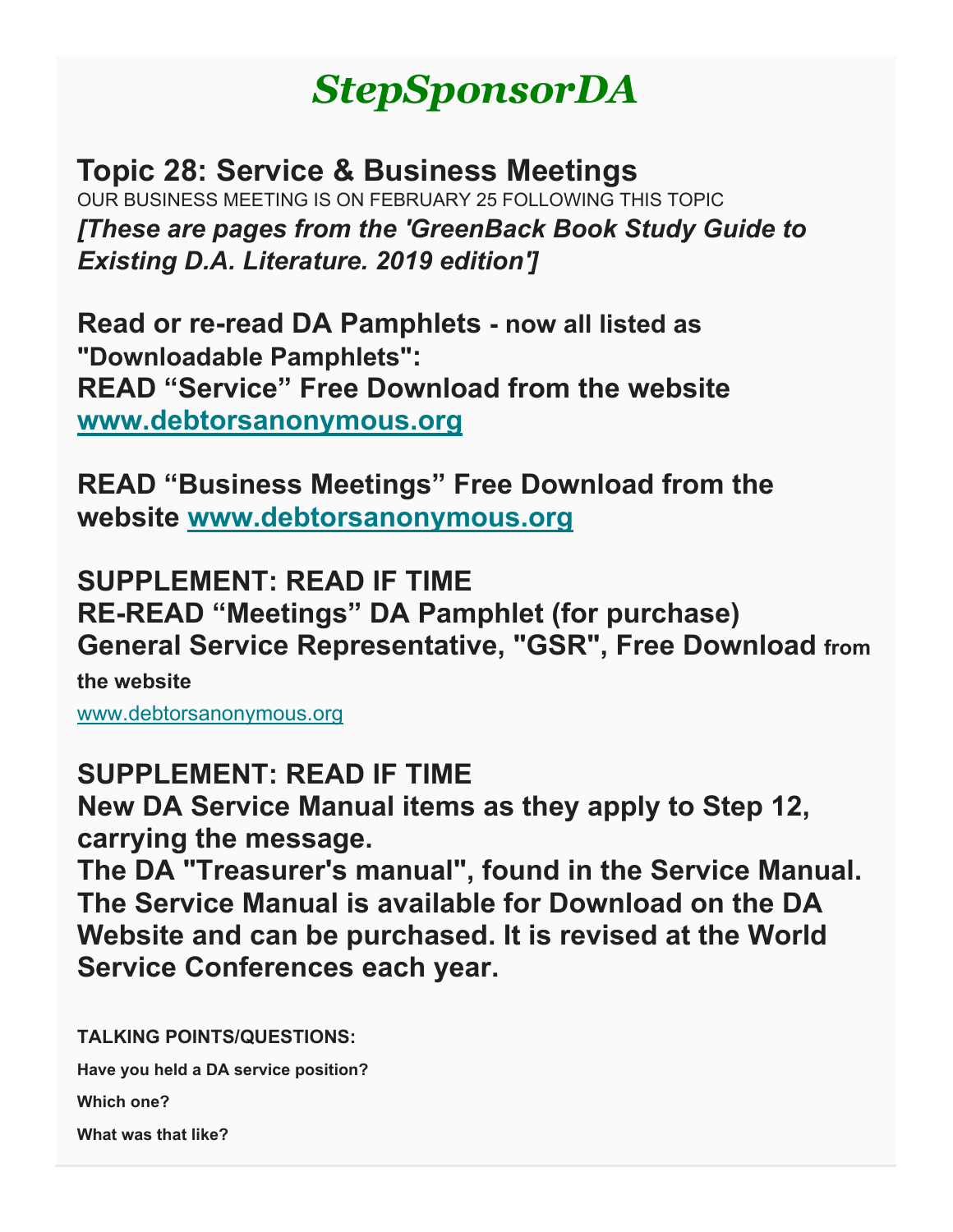**How did you benefit? What was most helpful when the task was challenging? Do you attend Business Meetings? What was that like? How did you benefit?**

#### **CONTINUE DAILY ACTION ASSIGNMENTS GOING FORWARD:**

**·REVIEW the Action List from the previous session. Be current with that before going on to this week's Action List.** *It is absolutely OK, really advisable, to pick up where you left off.*

#### **PRAYER CARDS**

**On individual 3x5 cards, keep each of the daily prayers; keep several sets - One set for by the bed, one for your wallet, your desk, vanity mirror, car or other place you frequently look.**

**These Daily Prayers include:**

- **o Serenity and Step 3 prayers of AA/DA**
- **o Step 4-5 resentment, fear and harms prayers**
- **o 6th Step Prayer for willingness and the 7th step prayers of AA/DA for the character defects to be removed**
- **o Step 8 & 9 prayers for willingness to make amends to all persons harmed**
- **o 10th Step Daily Prayers.**
- **o 11th Step Daily Prayers**

#### **DAILY**

**· One Day at a Time Abstain from New Unsecured Debt (consider setting a date for your last unsecured debt or your DA Birthday)**

- **· Call a DA member. Ask for support maintaining your DA program work, especially 10th step writing**
- **· Read from a piece of DA or AA Literature, including material on the traditions**
- **· Answer the study questions as indicated**
- **· Keep a spending record as you spend**
- **· Every morning: Pray for willingness to work your DA program**
- **o Pray the Serenity Prayer**
- **o Pray BOTH the Third Step Prayers, AA's p 63 and DA's p 19**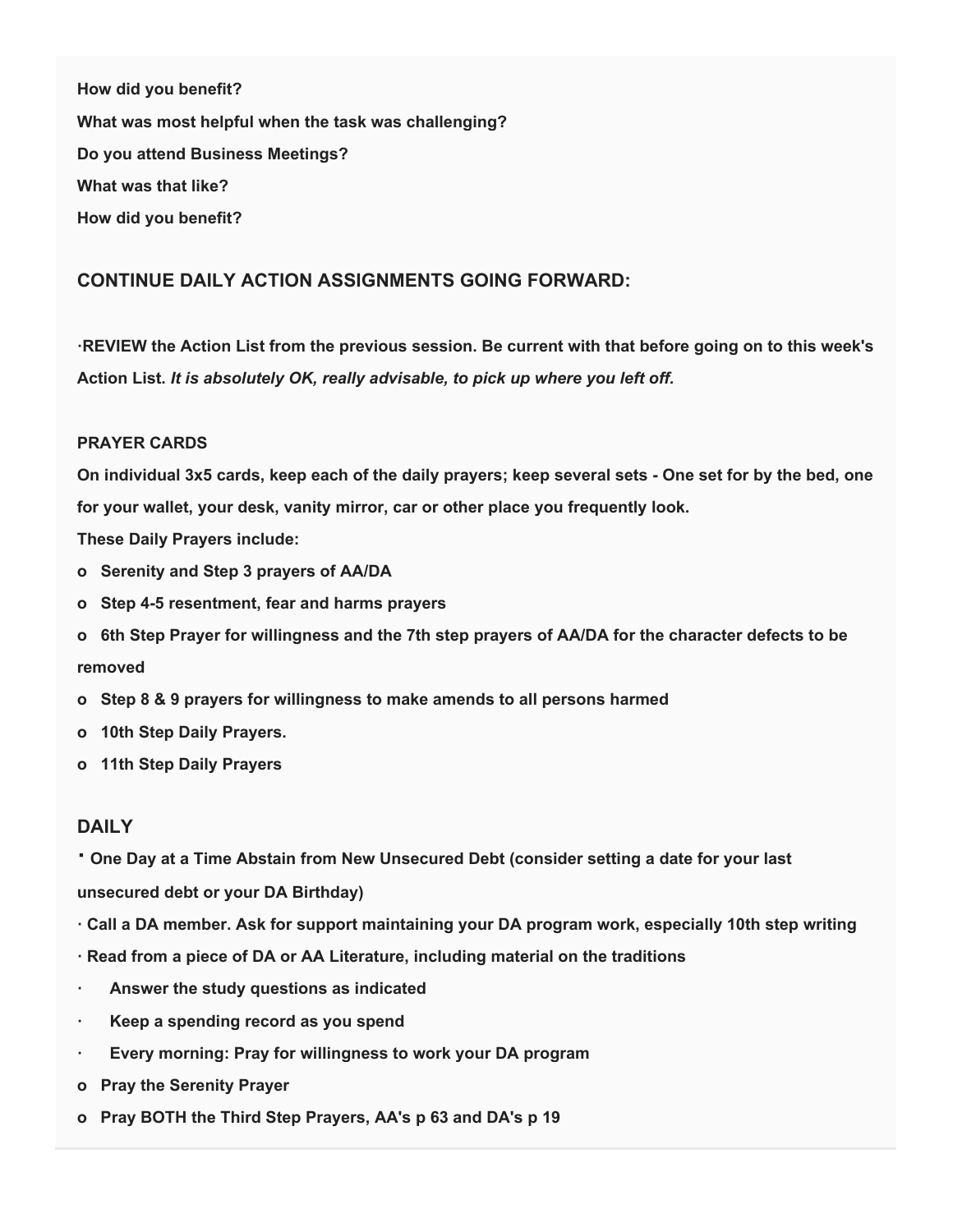- **o Pray the resentment, fear and harms prayers as needed, as they apply.**
- **o Pray the 6th Step Prayer for willingness**

**· Pray both 7th step prayers for the character defects to be removed (AABB p 76:2; DA 12x12x12 p 33).**

- **· Pray for willingness to make amends to all those you have harmed (AABB p 76:3).**
- **· Read pp 86-88 in the AA Big Book every morning.**
- **· Pray the 11th Step prayers every morning, BB pp 86-88**
- **· Continue meditation with your morning prayer time**
- **· Pray these prayers all through the day and consider carrying your prayer cards with you.**
- **· Add a variety of spiritual practices, one at a time, as your Higher Power Guides you to do so.**

#### **Each Evening:**

**CONTINUE NIGHTLY 10th STEP WORK BY READING AABB p 84:2 OR 86:1**

**Take Step 10 inventory before bed on a nightly basis**

**Pray the 10th Step prayers every night.**

**Consider record compiling of your income and expenses, if not nightly, then weekly.**

**Spend some time on the READINGS in this study each day as you can, at least 15-20 min or more.** *Let* 

*whatever amount of time you have be good enough. Keep coming back.*

#### **FREQUENTLY:**

### **MAKE AMENDS**

- CONTINUE TO REVIEW YOUR 8th STEP AMENDS LIST,
- ADD OTHER AMENDS TO THIS LIST AS THEY COME UP,
- PRAY FOR WILLINGNESS TO MAKE AMENDS TO THEM ALL,
- *CONTINUE MAKING AMENDS FROM YOUR STEP LIST*

#### **HAVE ADDITIONAL PRESSURE RELIEF MEETINGS. (PRM's) ACTION PLAN AND SPENDING PLAN**

- WHEN DOING YOUR NUMBERS, AS FEELINGS AND FEARS MAY COME UP, REVISIT THE STEPS 4-7 (AA Big Book pp 64-71)
- USE PRAYER AND BOOK ENDING PHONE CALLS TO GAIN SUPPORT TO FOLLOW THROUGH WITH YOUR PRESSURE RELIEF MEETING ACTION PLAN AND SPENDING PLAN
- BUSINESS DEBTORS: If you are self-employed or own a business, KEEP two or more separate sets of spending/income records: one for personal and one for each business endeavor. If possible, try to find a business owner to participate in your PRG.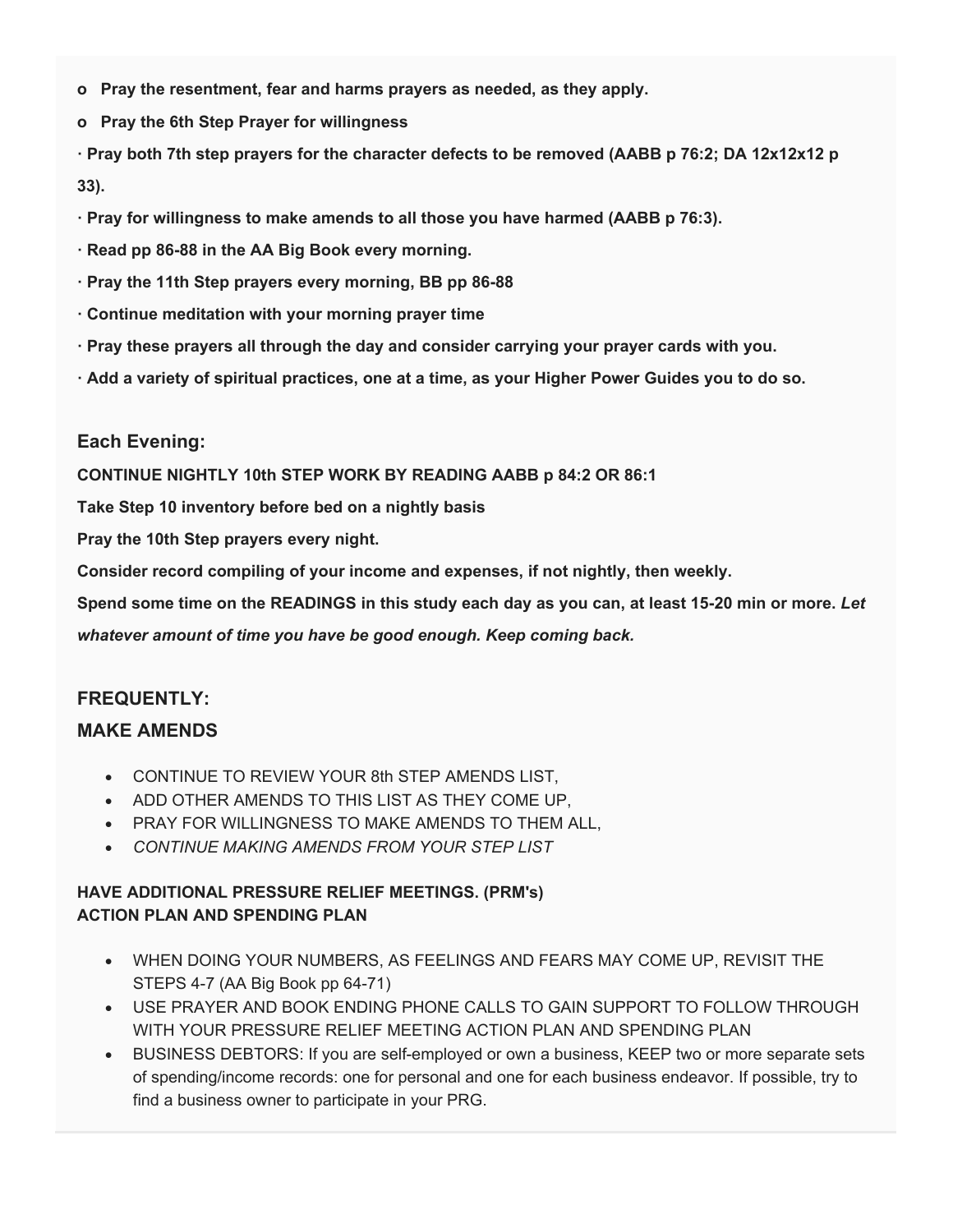• AFTER YOUR PRM's AND AFTER PRAYER TIME, REVIEW YOUR SPENDING PLAN, and look for discretionary money, and form a realistic debt repayment plan, **spending plan and action plan to fund and realize your visions.**

· **RE-READ** the Step 9 promises! AABB p 83:4-84:0 and the 12 Promises of DA

# **WEEKLY**

· Attend at least one solution-oriented DA meeting - listen for the DA concepts

· At your meeting, share only solutions and only if you have experience doing the work of the meeting topic. If you do not have a solution to share, listen for program-working members of your meetings and ask for their phone numbers or email addresses.

· CALL your DA sponsor or DA phone study partner or another DA member.

· Ask for support maintaining your DA program work and **following through on your action plans.**

· Share in meetings your availability for sponsorship, phone calls.

- · If you have a sponsee or temporary sponsee, take them through the DA/AA literature.
- · Consider using the latest edition of this study guide.

· ASK at your meeting, for 2 members to be part of your **regular PRG.**

· **Weekly or monthly, take your entries from your daily spending record and compile them into categories. Look at these running totals against your spending plan, debt retirement and visions or action plans.**

**ALLOCATE CONTRIBUTIONS: in your Spending Plan, make a line item for donations, especially 7th tradition donations to your DA meetings, inter-group & general service office. If your means are limited, start with a penny and a prayer and ask your Higher Power what you can contribute, one day at a time. The experience of contribution is a powerful tool of recovery that shifts consciousness out of poverty into abundance.**

# **VOLUNTEER for a trusted servant position in your home group and/or this study workshop**

**PRM's: PLAN Monthly or Quarterly** ongoing PRM's for yourself, to continue refining your spending and action plans. AFTER PRAYER TIME: Review the amounts for allocation of debt retirement **and funding visions you intend to bring forward.**

# **ACTION PLAN**

• **ACTION ON YOUR VISIONS: Daily, weekly or monthly, follow through on Action Plan items made in your PRM's or visioning sessions**

# **At Meetings carry** *this* **message:**

**· DO At your DA meeting, commit to sharing the solution: your experience, your strength and your** 

**hope as to** *how* **you stay abstinent, work the steps, use prayer and meditation to expand your** 

**spirituality, use the tools and maintain your recovery, AND WHY all of that is beneficial.**

**· DON'T At your DA meeting, refrain from venting, confessing what you are not doing or sharing on**